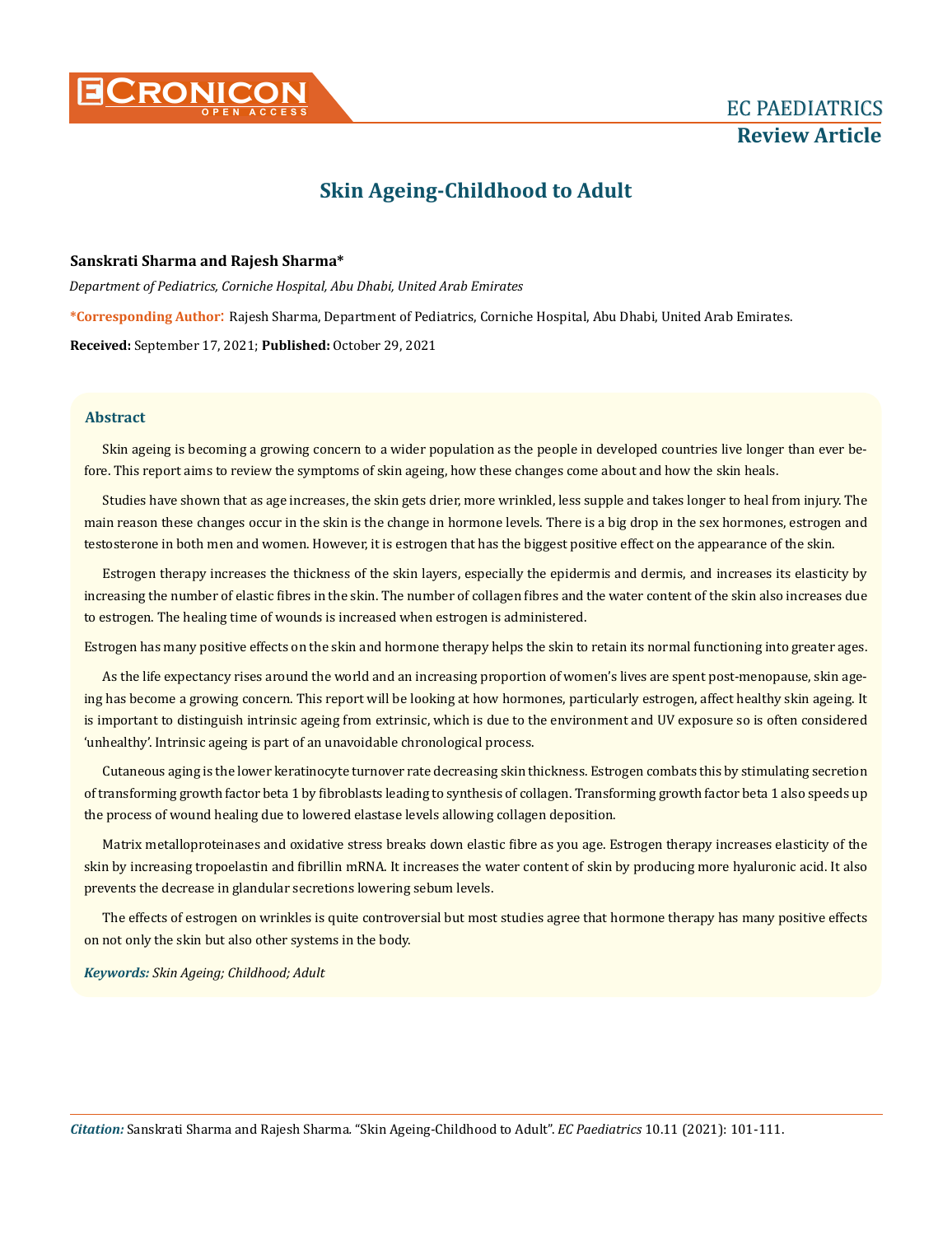## **Introduction**

The skin is the largest organ of the body, accounting for 15% of the total body weight. This makes it a clinically significant organ as it is a major part of us and often is the first to display signs of malaise of the body, regardless of the system being affected. As the average life expectancy continues to increase, from 200,000 people over the age of 85 in 1948 to 1.4 million in 2012 [1], there is more interest in the skin and the effects of ageing on it. This interest is not only for aesthetic and cosmetic reasons but also has clinical relevance. This literature review will look at the (i) the skin structure and function (ii) estrogen and other hormones involved in ageing (iii) the effect of these hormones and finally (iv) how ageing affects wound healing.

## **Skin structure**

The skin has varying thickness at different anatomical sites of the body. Skin around the eyes is the thinnest in the body at 0.5mm and the soles of the feet are 4mm, the thickest [2]. Multiple studies have found that men have thicker skin than women [3,4]. Firooz., *et al.* [4] conducted a study that found that males have statistically significant thicker skin in the neck and dorsum of the foot compared to women. The skin consists of 3 layers; the dermis, epidermis and hypodermis.

The surface layer, epidermis, has a keratinized stratified squamous epithelium with 4 or 5 layers of keratinocytes depending on the skin thickness. The stratum corneum is the most superficial and then the stratum lucidum (only present in thick skin), stratum granulosum, stratum spinosum and the strum basale[5]. The stratum corneum's main function is to protect the skin and maintain hydration. The epidermis has the important task of creating a functioning stratum corneum. The primary cells are keratinocytes which produce keratin but there are also other cell types dispersed in the epithelium [6]. These cells are the melanin producing melanocytes, antigen presenting Langerhans cells and Merkel cells which synapse with dermal sensory axons and epithelial to detect mechanical stimuli and pressure.

The dermis is between the hypodermis and dermal-epidermal junction (shown in figure 1 as the basement membrane).

It consists of elastic fibres, blood and lymph vessels and some muscle fibres, as seen in figure 1. The dermis delivers nutrients and provides circulatory support to the epidermis so is highly vascularised. It also has pilosebaceous and sweat glands.



*Figure 1: Sourced from [7] showing the structure of the skin. The three layers of the skin can be seen labelled to the right of the figure. On the left the five layers if the epidermis and the content of the three layers can be seen.*

*Citation:* Sanskrati Sharma and Rajesh Sharma*.* "Skin Ageing-Childhood to Adult". *EC Paediatrics* 10.11 (2021): 101-111.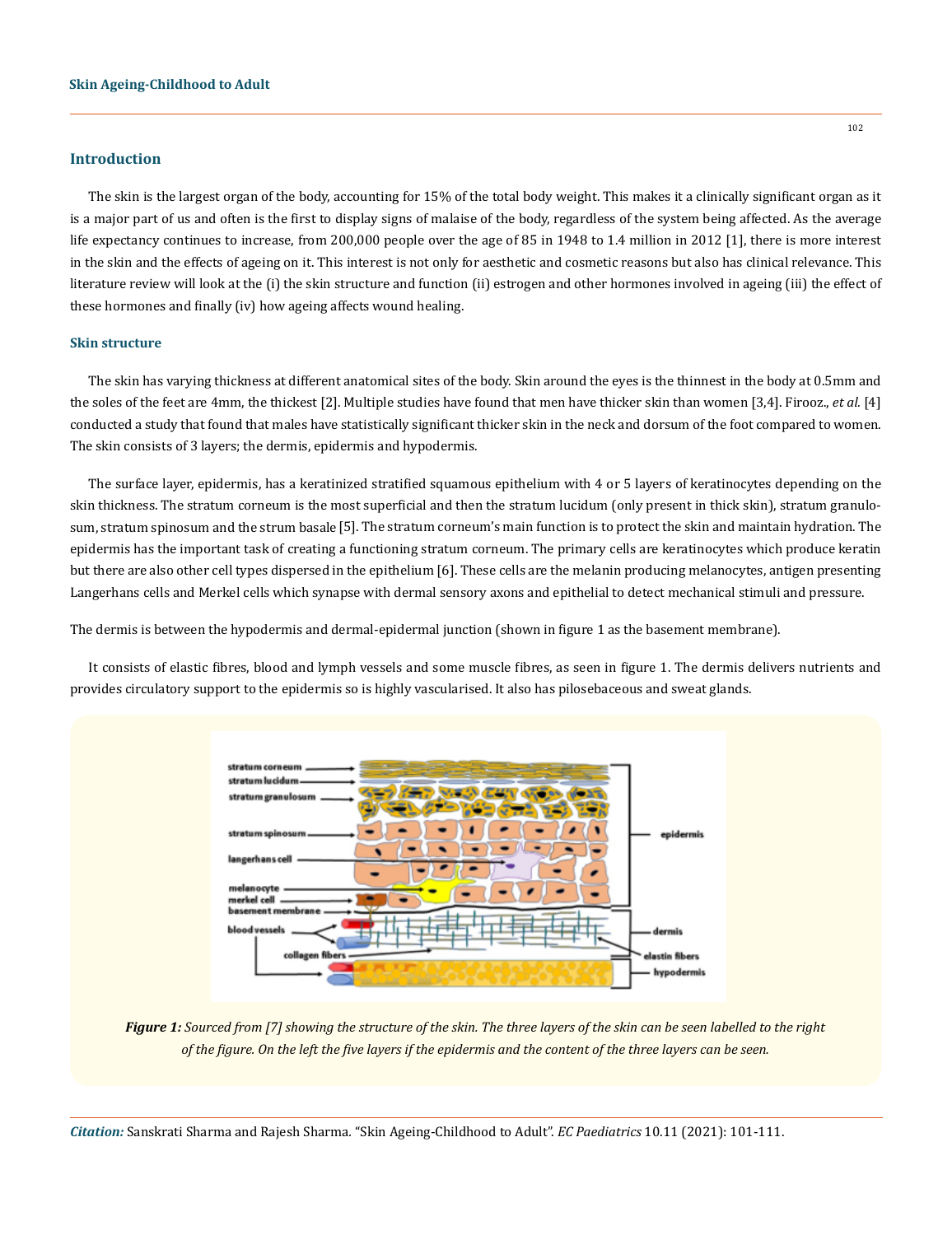#### **Skin Ageing-Childhood to Adult**

Often it is called a connective tissue matrix as 90% of the dermis is collagen and the vast majority of that (80%) is type I collagen [6] Type 1 collagen determines the strength of the skin while type iii is more involved with elasticity [8]. There are 2 layers, the papillary dermis and the reticular dermis. The papillary dermis interacts with rete ridges from the epidermis and hair follicles. It has small diameter collagen fibres, Type iii, interspersed with elastic fibres. Type i collagen fibres have a larger diameter and are densely packed in the reticular dermis [9].

The hypodermis is the deepest layer of the skin and consist mainly of loose connective tissue organised into adipose tissue to insulate the skin. This tissue has lots of proteoglycans and glycosaminoglycans which attract fluids. Adipose homeostasis is regulated by macrophages, adipose cells and fibroblasts found in this third layer [10].

Extracellular matrix (ECM) molecules are between the cells in the skin to provide a constructive framework. The ECM helps cells bind together and regulate their adhesion, proliferation and differentiation. These molecules include glycosaminoglycans bound to proteoglycans, structural fibrous proteins (collagen and elastin) and adhesive fibrous proteins (fibronectin and laminin)[11]. Their receptors are called integrins and can be found on the majority of cell surface membranes in the body. When it binds to its ligand, there is an immediate signal transduction induced causing changes in cellular function.

The three layers of the skin consist of many different molecules and cells such as keratinocytes, Langerhans and Merkel cells, collagen and elastin. These constituents and the ECM molecules have a variety of jobs and roles that they have to carry out for the proper functioning of the skin.

## **Skin function**

The structure of the skin allows it to perform the essential functions of the body.

The skin has seven major functions: protection, sensation, homeostatic regulation, excretion, immune surveillance, growth and endocrine [12].

Protection is the skins most evident function. Strong and elastic protein fibres such as keratin, collagen and elastin protect the body form physical and mechanical forces. As well as preventing internal organ damage the skin protects from UV exposure, microorganisms, dehydration and dangerous chemicals. Melanin from melanocytes is produced to absorb some of the UV radiation and protect the body from it.

Somatic sensory receptors can be found in the skin to aid in sensation. These receptors range from pressure receptors to pain and temperature. Merkel cells in the epidermis are also involved in this.

The adipose cells in the hypodermis create a layer of insulation for the body. Exothermic processes in the body produce excessive energy that must be dissipated to prevent overheating. Blood vessels in the dermis expel heat via radiation and evaporation. Heat loss can be prevented by vasoconstriction and vasodilation directing blood away from the skin.

The skin is an excretion organ. It excretes water to the skins surface by diffusion and other waste products i.e. urea, salts and sodium are removed by sweating.

Langerhans cells from the epidermis interact with T cells to help protect the body from bacterial agents [13]. Phagocytic cells in the hypodermis engulf the bacteria.

The skin can expand due to the elastin fibre therefore as the organism grows so does the skin.

*Citation:* Sanskrati Sharma and Rajesh Sharma*.* "Skin Ageing-Childhood to Adult". *EC Paediatrics* 10.11 (2021): 101-111.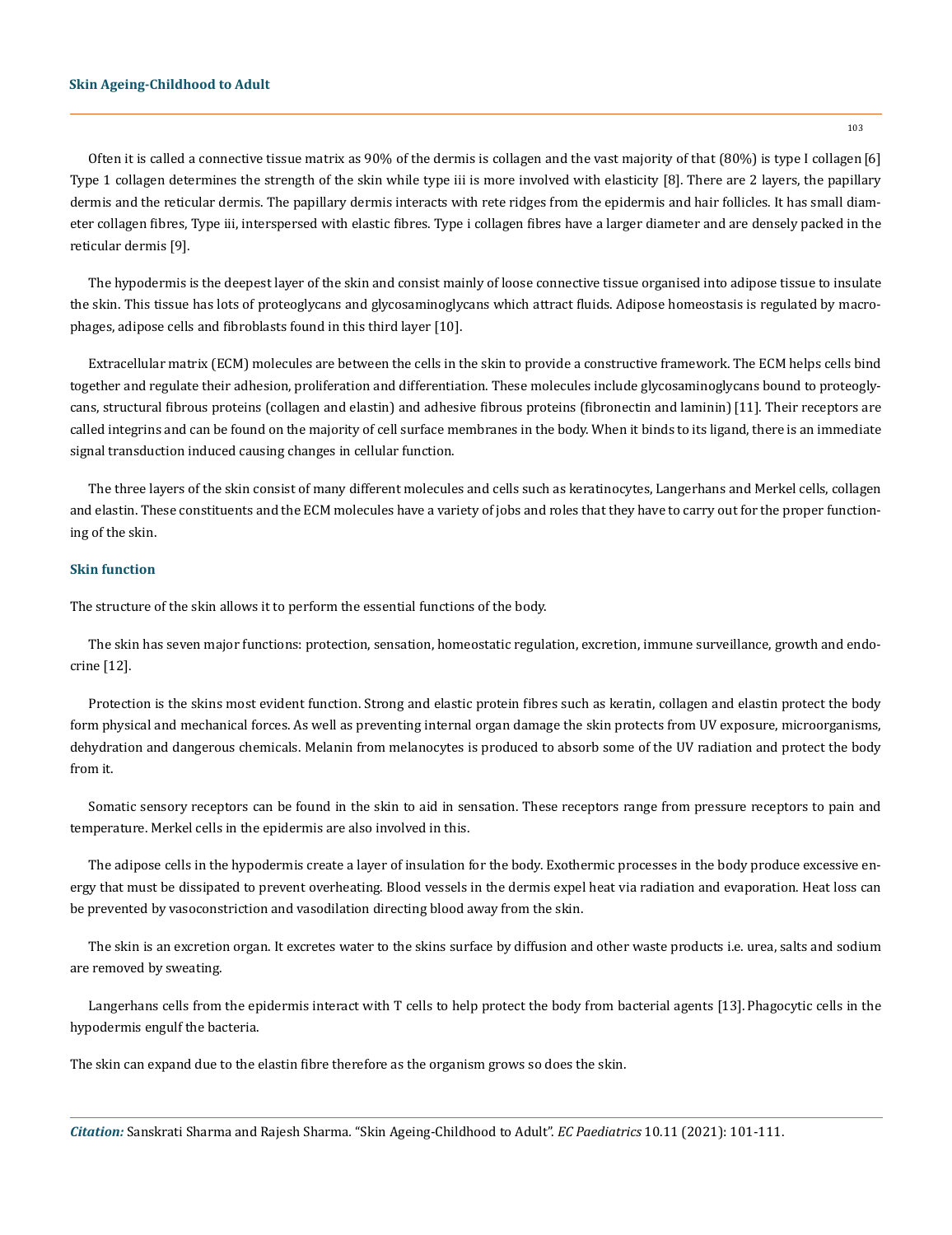Cells in the epidermis use energy stored in the UV radiation to produce vitamin D3 (cholecalciferol). This goes to the liver and then the kidneys where it is activated to the hormone calcitriol. Calcitriol regulates levels of calcium and phosphate ions found in the skin and in blood.

The skin's barrier function is it's most obvious function. It helps keep the body hydrated and prevents the loss of excess water or heat energy. It also keeps out pathogens. The sensory receptors on the skin are essential to be able to feel pain and know when in danger. The elastin fibre in our bodies help us grow and not stretch skin in the process. All of these functions of the skin are affected by ageing in various ways.

### **Healthy skin ageing**

Ageing is defined as the loss of structural integrity and function and in regard to the skin involves the degradation of the cutaneous barrier. It affects structural and functional properties of the skin, mostly by changing collagen content and elasticity.

Skin ageing can be intrinsic and extrinsic and both of these have different characteristic. Extrinsic factors include lifestyle influence i.e. smoking and drink as well as UV exposure, photoageing [14]. Intrinsic ageing is the deterioration of regenerative abilities of the skin. Its factors include ethnicity, anatomical variations and hormonal changes, which is the focus of this review.

Telangiectasia, hyperpigmentation due to melanocytic hyperplasia, diminished elasticity causing wrinkles and xerosis are the basic biomarkers of aged skin. Intrinsically aged skin tends to be smooth and pale, with fine wrinkles and dryness [9]. Extrinsically aged skin, on the other hand, is characterised by darker, more pigmented skin which is rough.

Histologically there are many changes in aged skin. Rete ridges (epithelial extensions projecting into mucous underneath) flatten out and retract so the epidermis gets less blood supply due to decreased surface area. This thins the epidermal layer and the epidermal turnover rate decreases 30 - 50% by the age of 80 years old [14]. The lowered mitotic activity in the basal layer increases time for the keratinocytes to move to the stratum corneum. The epidermis' main role is make a fully functioning stratum corneum and ageing causes a decline in the skin's ability to form a protective barrier. The slow replacement of lipids in the stratum corneum increases transdermal water loss in the lipid barrier is compromised. The vertical height of keratinocytes and their adherence decreases. Corneocyte surface area increases causing the keratinocytes to become resistant to apoptosis and accumulate DNA and protein damage over time.

The stratum spinosum also sees a decrease in thickness with the number of melanocytes, Langerhans and Merkel cells dropping. Melanocytes decrease in number with age causing greying hair and decreased UV protection. This decrease in UV protection presents clinically as darker age spots in sun exposed areas. A layer of amyloid P deposit can be found on the elastic fibres in the papillary dermis due to light damage after decrease in UV protection from the melanocytes [14].

The stratum germinativum sees a big change with the cells increasing in size and volume due to decreased mitotic activity with age [15]. The skin has less dendrite formation and less antigen trapping capabilities with age as the number of Langerhans cells decrease 50% by 80.

The dermis loses thickness due to extracellular matrix atrophy. Collagen and elastin synthesis slow down as matrix metalloproteinase enzymes such as MMP1 break down the elastin and collagen fibres. Mitochondrial oxidative stress is also involved in the process. This causes in the skin of mitochondrial DNA in dermal fibroblasts. Loss of collagen and elastin increases distensibility of the skin and loses tonicity, increasing appearance of wrinkles [16].

The decreased blood supply to the epidermis, loss in thickness of the layers of skin and increased appearance of the hallmarks of ageing are mostly accounted for by endocrine changes in the body as age increases.

*Citation:* Sanskrati Sharma and Rajesh Sharma*.* "Skin Ageing-Childhood to Adult". *EC Paediatrics* 10.11 (2021): 101-111.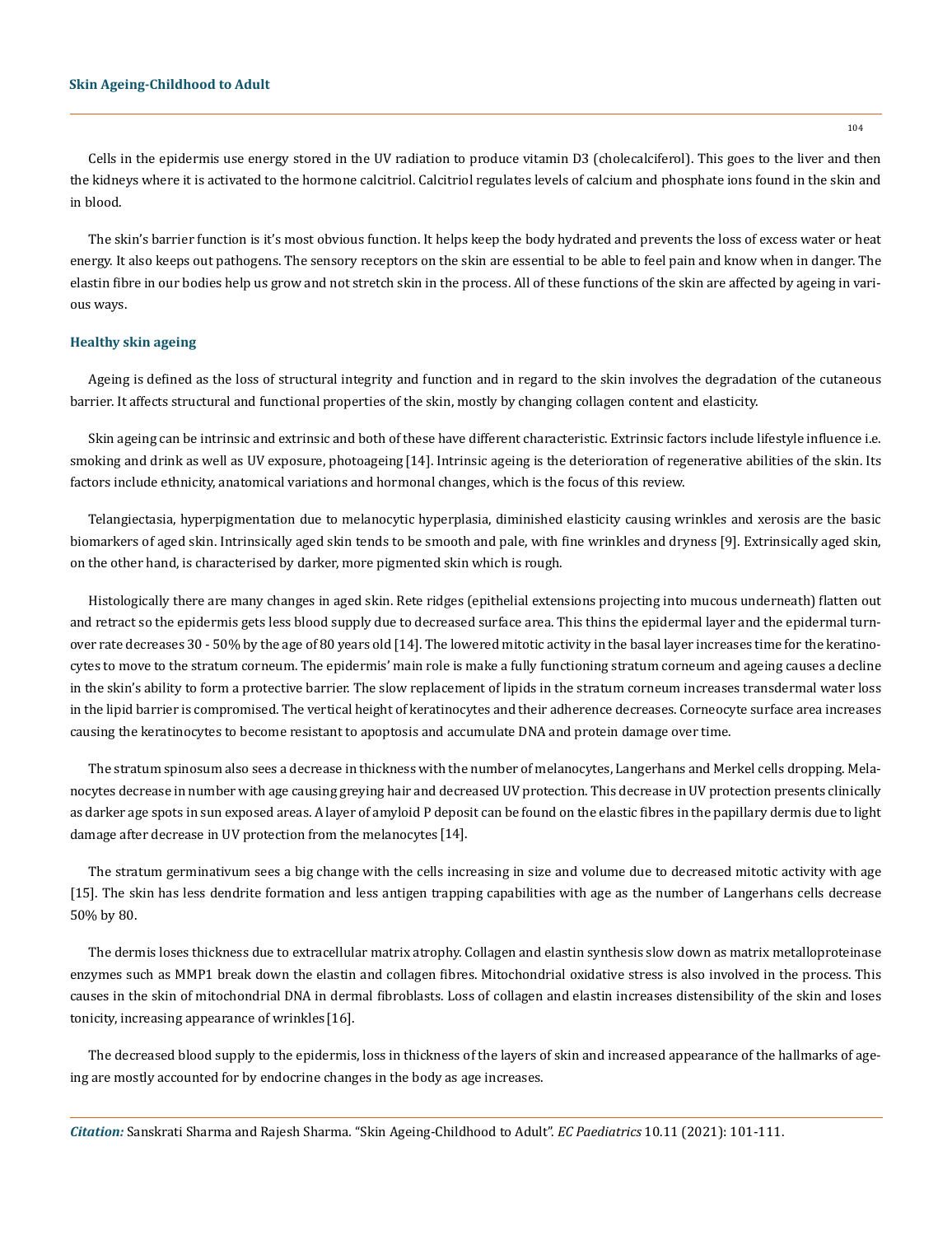## **Hormonal changes in ageing**

In healthy skin ageing, there are changes in endocrine systems like oestrogen (menopause), testosterone (andropause), somatopause which involves the GH/IGF-1 axis and adrenopause.

There is a net decline in sex hormones with ageing due to a loss of function of the gonads. This has many implications on various systems of the body [17]. This decline is shown in figure 2. The estradiol (E2) levels in women have a sudden, steep decline at menopause, around 55 years of age, from approximately 200 pg/mL to near 0. In males, the initial levels of E2 are lower than in females, peaking at 60 pg/mL around 40 years and gradually decreasing to 10 pg/mL. Testosterone follows a similar shape as E2 in both sexes. In women, it peaks at 100 ng/dL and in men at 600 ng/dL.



*Figure 2: Sourced from [18] showing the serum levels of testosterone and estradiol in men (in blue) and women (in pink). Testosterone is T and Estradiol is E2.* 

To summarise, in men, the sex hormone levels steadily decrease alongside testicular function but in women the decline is more sporadic during menopause. After 50, however, there is a steady decline in serum E2 in both sexes.

In women, menopause happens in 3 stages: perimenopause, menopause and post menopause. Andropause is a decrease in testosterone levels at mid-age in men. This drop is more gradual compared to women but can be drastic in some. Symptoms of andropause include an increase in growth of facial and body hair.

As people age, their pituitary hormone levels, i.e. growth hormone (GH), also decrease. The decrease in GH with age (somatopause) presents as an increase in visceral body fat, a decrease in lean body mass and in aerobic capability [19]. The increased abdominal fat further inhibits GH secretions in the body, exacerbating the decline in levels.

Changes in serum prolactin levels with age is a controversial topic. Some studies suggest that the levels decrease alongside other pituitary hormones [18]. A study by Sawin, Carlson, Geller, Castelli and Bacharach [20], however, suggests that serum prolactin rises slightly with age in men but in women it falls until approximately 80.

Thyrotropin hormone (TSH) is an exception as it increases over time. Insulin like growth factor 1 (IGF-1) also decreases with age [18].

*Citation:* Sanskrati Sharma and Rajesh Sharma*.* "Skin Ageing-Childhood to Adult". *EC Paediatrics* 10.11 (2021): 101-111.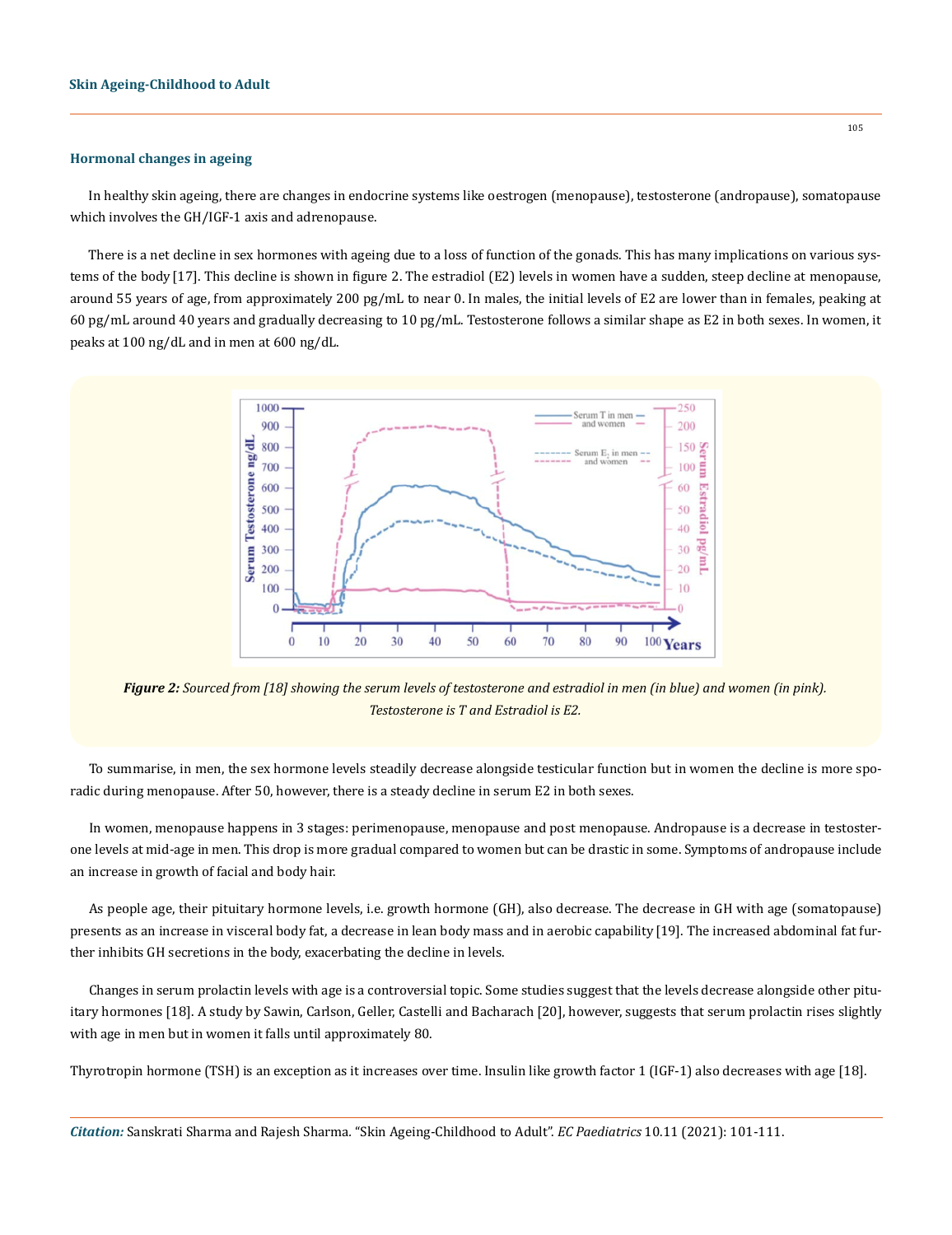The decrease in GH, IGF-1 and the sex hormones have major effects throughout the body and cause many of the changes seen in senescence. In particular, menopause, and the lowered levels of estrogen in the body that accompany it, determine the cutaneous changes seen with ageing.

## **Types of estrogen**

This review's main focus will be the effect of estrogens on healthy skin ageing. Estrogen is a complex of three hormones that work together in different ratios. There are 3 major types of estrogen: estrone (E1), estradiol (E2) and estriol (E3) [21]. E1 is mainly found in postmenopausal women when it is synthesised from adipose tissue. It has medium potency and is needed for bone health. E2 is the most potent estrogen produced by estrogen biosynthesis from the ovaries. It is highest in concentration in women pre-menopause. The third estrogen, estriol is only found in significant levels during pregnancy when its produced by the placenta. It is a waste product made after the metabolism of E2. It is important in maintain the ratio of the other two types of estrogens and protects against breast and uterine cancers. The three types of estrogen all share the two receptors that are expressed on human cells.

#### **Estrogen receptors**

There are two molecular mechanisms of estrogen effect. The classical mechanism involves estrogen directly interacting with estrogen receptors (ER) on the nuclear membrane to regulate gene transcription. This is done by the receptor ligand binding to the DNA in the regulatory region of the target gene. The intracellular steroid receptors have two isomers ER-α and ER-β. They are coded by genes on chromosomes 6 and 14 respectively [22]. They often coexist as homodimers and E2 has similar affinity to both receptors so is the most potent sex steroid hormone in the body.

Estrogen in non-reproductive tissue activates the non-classical pathway. The non-genomic mechanism uses membrane estrogen receptors i.e. GPR30 coupled to the cytosolic signal transduction pathway.

The membrane ERs have a similar structure to ER‐α and they activate G proteins and therefore the signal transduction stimulates a mitogen activated protein kinase (MAPK) called extracellular regulated kinase (ERK). ERK promotes osteoblast proliferation and stimulates nitric oxide production in endothelial cells, stimulating angiogenesis [8]. This pathway works within seconds to minutes but the classical pathway has a more delayed onset.

Both ER‐α and ER‐β are expressed mid gestation. A study by Ohata., *et al.* [23] shows that ER‐α is expressed in 70% of sebaceous glands and 17% of hair follicles and is equal in both sexes. ER‐β is expressed in every normal constituent of the skin including sebaceous glands, hair follicles, adipocytes, epidermis, eccrine glands, blood vessels, nerves and fibroblasts. Dermal papilla cells stained for ER‐β but not for ER‐α [23].

The two estrogen receptors have a similar structure but are expressed differently. Membrane ERs work via the non-classical pathway while ER-α and ER-β mostly use the nuclear membrane receptor mechanism which is called the classical pathway, The location of expression of the estrogen receptors is related to the effect estrogen will have there.

#### **Estrogen effects on skin structure and function**

Estrogens have a major role is skin ageing homeostasis. They increase collagen content, skin thickness and improve skin moisture by inhibiting matrix metalloproteinases that break down collagen thus increasing fibroblast viability.

Studies show that estrogen has an effect on the skin's collagen content, which provides support for skin resistance. There is an average linear decline of 2.1% of skin collagen and 1.13% of skin thickness per postmenopausal year [8]. Ritté L, Kang S and Voorhees JJ[24]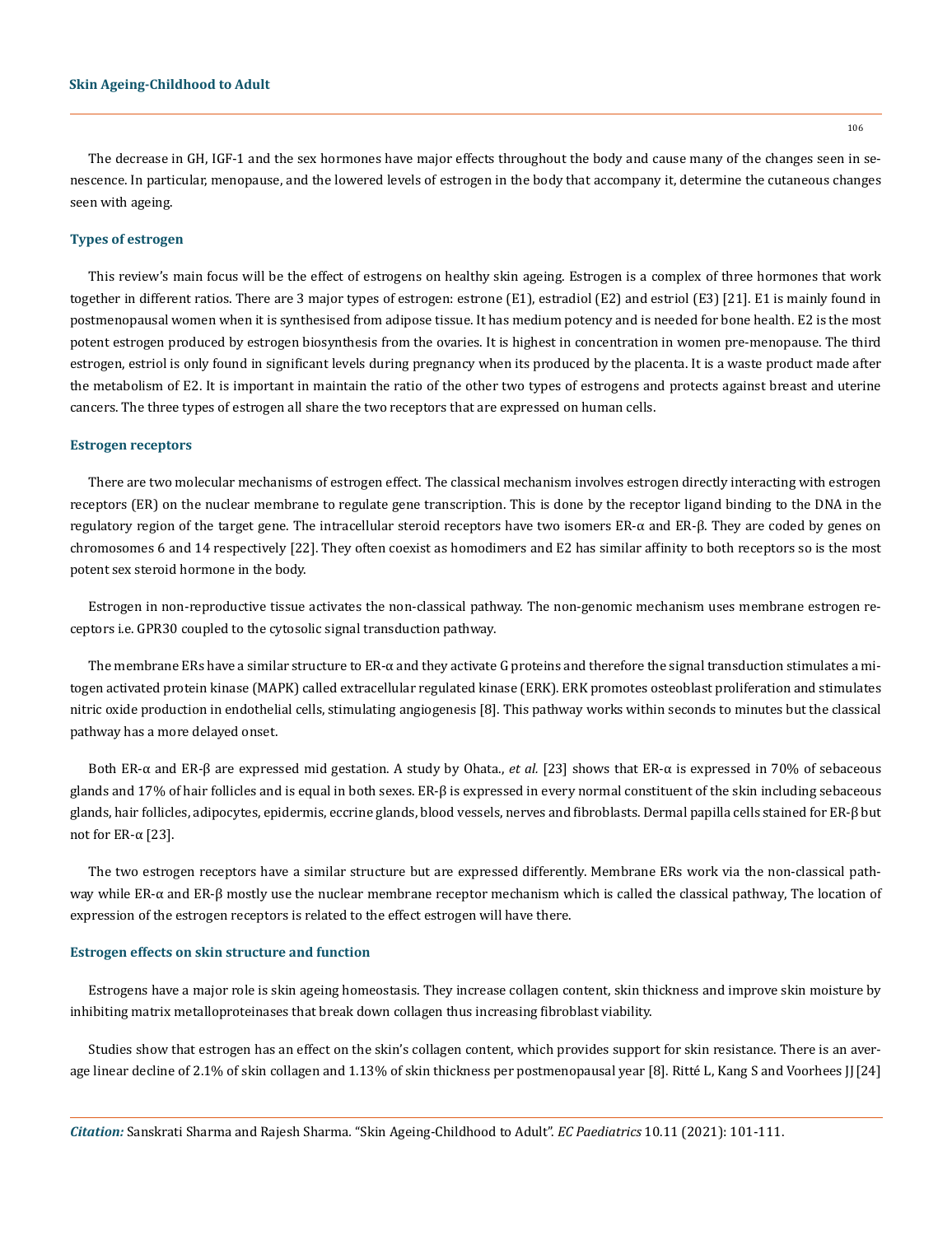#### **Skin Ageing-Childhood to Adult**

showed that topical E2 application increases procollagen 1 and 3 mRNA and collagen 1 protein levels in women after menopause. Thus, they proved that the menopause associated decline in estrogens is involved in lowered collagen production. A study furtherer supports this by indicating that the proportion of type iii collagen is higher in women receiving hormone therapy [25]. E2 promotes collagen production by increasing transforming-growth-factor-beta-1 (TGF-β1) production by dermal fibroblasts. TGF-β1 also is involved in accelerated wound healing [8].

When estrogens 20-hydroxyecdysone (Ecd) and E2 were administered to ovariectomised rats, they showed an increase in epidermal and dermal thickness [26]. The skin's thickness increases due to greater collagen synthesis and turnover as shown in a study with rats [27]. The increase in skin thickness possibly is the cause of the unchanged pigmentation and telangiectasia, dilated capillaries that appear in small red clusters on the skin, post hormone therapy [28]. Table 1 shows the results of more studies involved with estrogen's effects on skin thickness.

| <b>Study</b> | <b>Type of measurement</b> | <b>Hormones</b> used                                                       | <b>Results</b>                                                   |
|--------------|----------------------------|----------------------------------------------------------------------------|------------------------------------------------------------------|
|              | Skin biopsy                | Conjugated equine estrogens or transder-<br>mal 17 <sub>8</sub> -estradiol | Increase in skin collagen of 1.8-5.1% after<br>HRT for 12 months |
|              | Skin thickness             | $17\beta$ -estradiol gel or estradiol patches                              | Increase in skin thickness of 7-15%                              |
|              | Skin thickness             | Conjugates estrogen 0.625 mg                                               | Increase in skin thickness by 11.5% after<br>HRT for 1 year      |
|              | Skin biopsy                | Topical $17\beta$ -estradiol                                               | Increase in hydroxyproline by 38% after 3<br>months of treatment |

*Table 1: Sourced from [8] showing the effects of estrogen on skin thickness.*

Skin elasticity decreases with ageing. This loss may cause delayed wound healing, wrinkles and ulcers. A cutometer reading of 339 women showed that breast skin elasticity decreases with age [29]. 7 months of estradiol/dyhydrogesterone therapy showed an increase in gross and net elasticity of the skin from the baseline [28]. There is an increase in tropoelastin and fibrillin mRNA due to estrogen which increases elastic fibres.

The skin retains moisture more when being treated with estrogen. Hyaluronic acid is a glycosaminoglycan with the capacity to retain water molecules. Studies [30,31] show that estradiol treatment induces an increase in hyaluronic acid and therefore dermal water content in mice. A study also suggested that the increase in hyaluronic acid synthesis is directly proportional to the age of the mouse [30]. The stratum corneum lipids hold water and maintain skin barrier function. Estrogen prevents the decrease in glandular secretions with age, increasing sebum levels and therefore increasing skin moisture [7]. There is a decrease in sebum secretion with ages as sweat glands shrink and relocate closer to the skin surface due to increased expression of matrix metalloproteinases [32].These mechanisms increase the water content of the skin.

Wrinkling in the skin histologically refers to the atrophy of dermal collagen, alteration of elastic fibres and decrease in glycosaminoglycans. Estrogen's effect on the appearance of wrinkles is controversial. Some studies suggest it increases collagen and glycosaminoglycans content in the dermis. The elastic fibres have also been proven to thicken in the papillary dermis, be in better orientation and higher in number due to estrogen[8]. Owen., *et al*.[33] showed in a randomised, double blind placebo controlled trial that hormone therapy doesn't significantly affect wrinkles and skin rigidity at most facial locations. The study shows that lowered estrogen levels decrease capillary blood flow. Similarly, a trial by Yoon HS, Lee SR and Chung JH [34] shows that topical oestrone application doesn't increase type 1 procollagen staining but does increase MMP1 mRNA. Wolff EF, Narayan D and Taylor HS [35]on the other hand, indicated that the average wrinkle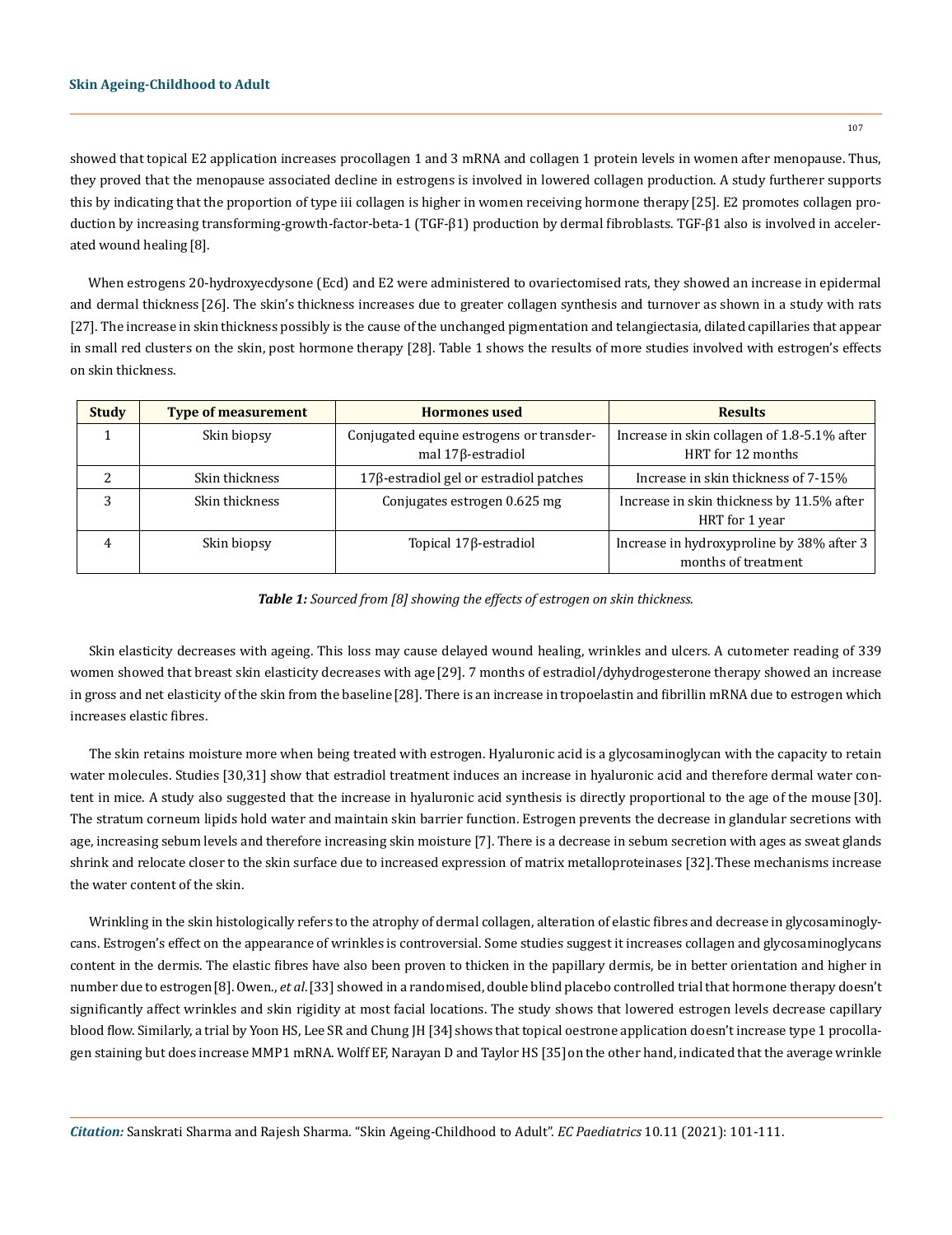scores are higher in women who didn't use hormone therapy. The scores were measured by dermatologist, with a higher wrinkle score signifying deeper and more visible wrinkles, and a durometer was used for the skin rigidity measure.

Estrogens also have an effect of keratinocyte function. E2 *in vitro* supresses apoptosis in keratinocytes by promoting Bcl-2, cyclin D2 and D1 expression. This simulates proliferation and DNA synthesis of keratinocytes by binding to GPR30 and activating the cAMP/PKA signalling pathway. These go on to produce more collagen which improves skin structure and wound healing times.

## **Estrogen and wound healing**

One of the skin's most important functions is protection and so it is imperative for it to form a barrier against the rest of the environment. When there is a lesion in the skin this allows for microorganisms to enter the body and in serious cases this could possibly lead to death due to sepsis or infection. This makes wound healing essential for the wellbeing of the body.

The three overlapping steps of cutaneous wound healing are inflammation, proliferation and maturation and remodelling. The inflammatory phase prevents bleeding, combats infectious agents that may be present and attracts cells vital for repair to the zone of injury. Macrophages are essential for this phase. The blood around the lesion coagulates via and aggregation of thrombocytes and platelets in fibrin temporarily restoring the skin barrier function. Leukocytes and other cells migrate to the area and secrete chemokines and cytokines i.e. IL-1, tumour necrosis factor alpha and interferon gamma, causing inflammation. They activate neutrophils and macrophages. The macrophages phagocytose muscular debris and make prostaglandins.

The proliferation phase involves angiogenesis, granulation tissue formation, wound contraction and epithelialisation. Granulation of the tissue involves increased proliferation of fibroblasts and more synthesis of collagen an elastin fibres. The fibroblasts release interferon beta, IFN-β. The rest of the repair process is regulated by keratinocytes. Myofibroblasts contract the wound to close the lesion. Angiogenesis is the final stage and occurs in the extracellular matrix.

The maturation and remodelling phase increases the strength of the scar tissue up to 2 years post wound closure [36]. As age increases wound healing slows down due to fibronectin being broken down by elastase. At this stage, the extracellular matrix matures and the inflammation goes down. When the wound closes there is increased degradation of Type iii collagen and instead Type I collagen is synthesised.

Topical estrogen application in mice reduces neutrophils, macrophages and the expression of tumour necrosis factor alpha (TNF-α). It also increases Ym1-positive cells which are macrophages involved in tissue repair by releasing anti-inflammatory cytokines and the expressing TGF-β1 [37]. TGF-β1 is a cytokine for cell proliferation, differentiation and matrix production. In wounds, TGF-β1 and mRNA levels are higher in those that are younger. Estrogen shows an increase in collagen and strength. It does this by reducing neutrophil chemotaxis and inhibiting L-selectin expression. This reduces elastase levels so fibronectin is preserved and accelerates wound healing. The decreased wound elastase and fibronectin degradation allow for increased fibronectin levels.

Estrogens have been shown to accelerate wound healing and androgens make it slower. It decreases reepithelialisation time and wound breadth[7]. A study by Mirnezami, Rahimi, Fakhar and Rezaei [38], however, showed that although conjugated estrogen decreased healing time from  $11.87 \pm 2.01$  days to  $11 \pm 1.81$ , it is not as effective as other studies suggest.

## **Conclusion**

Cutaneous ageing has hallmark structural changes, both macroscopic and microscopic, that define it. These include decreased thickness in the skin due to a lower keratinocyte turnover rate. MMPs and oxidative stress break down the collagen and elastic fibres. This

*Citation:* Sanskrati Sharma and Rajesh Sharma*.* "Skin Ageing-Childhood to Adult". *EC Paediatrics* 10.11 (2021): 101-111.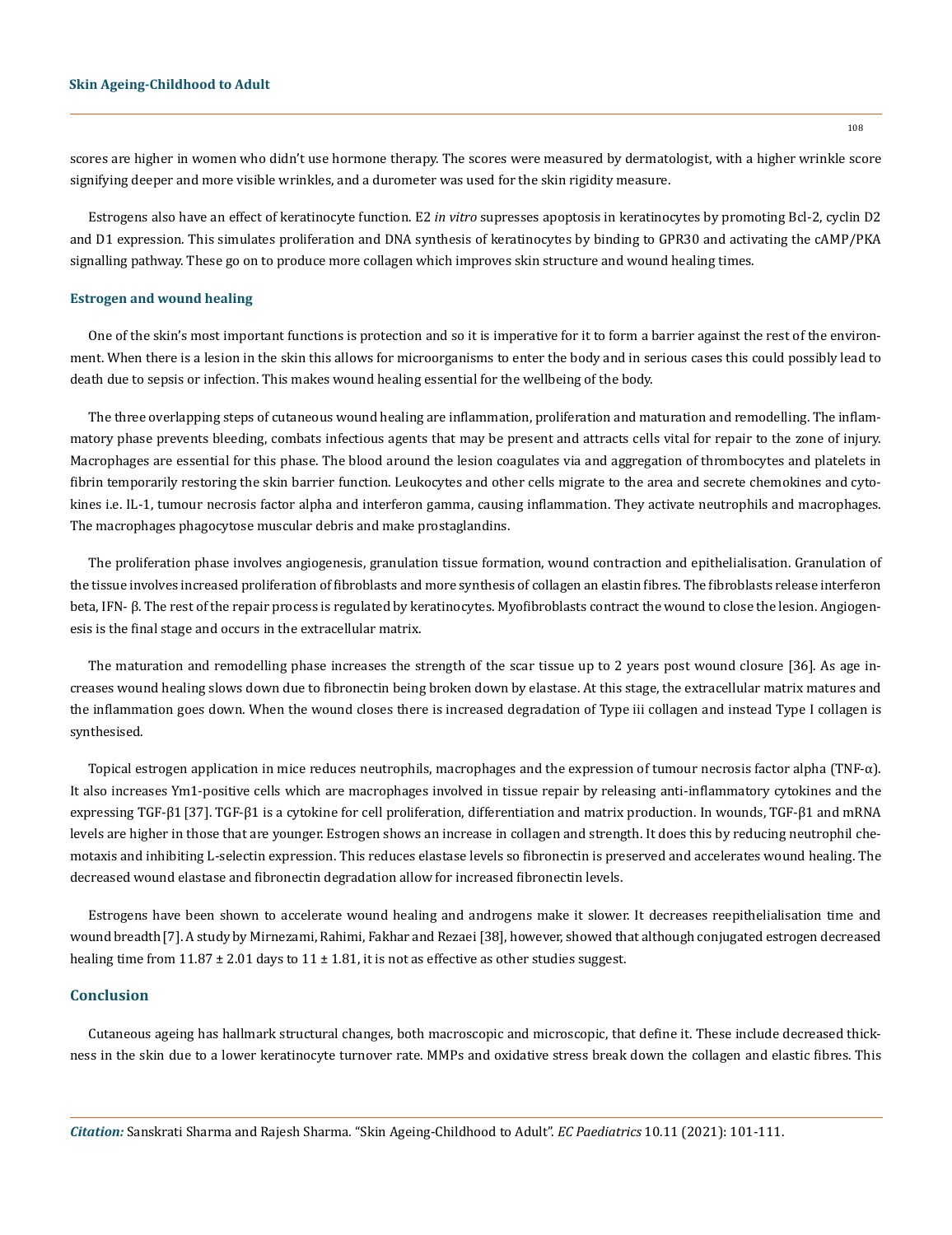increases distensibility of the skin, making it look more wrinkled. The decrease in melanocyte number causing greying hair and less UV protection. Ageing increases the time taken for cutaneous wounds to heal due to the decrease in estrogen levels and general senescence.

Chronological skin ageing is heavily reliant on the endocrine changes of the body. In particular, the serum estrogen levels have an effect on the structure and function of the skin.

Hormone therapy in postmenopausal women shows an increase in epidermal and dermal thickness due to increased synthesis and deposition of collagen. Elasticity increases after estrogen therapy because there are more and better orientated elastic fibres. The increase in number of elastic fibres in due to more tropoelastin and fibrillin mRNA. The effectiveness of hormone treatment on the appearance of wrinkles is controversial. Some studies claim that skin rigidity and depth of wrinkles increases post hormone treatment. Other trials show that although estrogen increases MMP1 mRNA, there isn't any change in procollagen type 1, which is essential in skin elasticity. Estrogen increases the water content of skin by increasing hyaluronic acid levels and stopping the decrease of glandular secretion with age. It also stimulates the secretion of TGF-β1 by fibroblasts which increases the synthesis of Type iii collagen in particular.

TGF-β1 is also involved in wound healing. Increased collagen deposition speeds up the process of wound healing. It inhibits L-selectin expression to lower elastase level. The degradation of fibronectin slows down allowing wound healing time to decrease. Although there are contradictions in some studies, in general most agree that estrogen administration decreases healing time to a certain extent. It is not agreed to what degree that is applicable yet.

Estrogen has proven itself to be essential for the wellbeing of the skin. Lowered serum estrogen levels have shown to cause many skin problems in women and men as they age. Studies about hormone therapies have shown the structural improvements in skin regarding wound healing ability, barrier function and thickness.

## **Bibliography**

- 1. [Kmeitowicz Z. "Ageing population is not a drain on economy or NHS".](https://pubmed.ncbi.nlm.nih.gov/22532063/) *British Medical Journal* (2012): 344.
- 2. [McGrath JA and Uitto J. "Anatomy and organisation of human skin". In Rook's textbook of dermatology. Burns T, Breathnach S, Cox N,](https://onlinelibrary.wiley.com/doi/10.1002/9781444317633.ch3) [Griffiths C. 8th edition. Oxford, UK: Wiley-Blackwell \(2010\).](https://onlinelibrary.wiley.com/doi/10.1002/9781444317633.ch3)
- 3. Kirsch JM., *et al*[. "The determination of skin thickness using conventional diagnostic ultrasound equipment".](https://pubmed.ncbi.nlm.nih.gov/6733959/) *Clinical and Experimental Dermatology* [9 \(1984\): 280-285.](https://pubmed.ncbi.nlm.nih.gov/6733959/)
- 4. Firooz A., *et al*[. "The influence of gender and age on the thickness and echo density of skin".](https://www.researchgate.net/publication/303873440_The_influence_of_gender_and_age_on_the_thickness_and_echo-density_of_skin) *Skin Research and Technology* 23 (2016): [13-20.](https://www.researchgate.net/publication/303873440_The_influence_of_gender_and_age_on_the_thickness_and_echo-density_of_skin)
- 5. [Obland GF. "The fine structure of the interrelationship of cells in the human epidermis".](https://www.ncbi.nlm.nih.gov/pmc/articles/PMC2224536/) *JCB* 4 (1958): 529.
- 6. [Fore J. "A Review of Skin and the Effects of Aging on Skin Structure and Function".](https://pubmed.ncbi.nlm.nih.gov/16980727/) *Wound Management and Prevention* (2006): 52.
- 7. [Shah MG and Maibach HI. "Estrogen and skin".](https://pubmed.ncbi.nlm.nih.gov/11705091/) *American Journal of Clinical Dermatology* 2 (2001): 143-150.
- 8. Verdier-Sevrain S., *et al*[. "Biology of estrogens in skin: implications for skin aging". E](https://pubmed.ncbi.nlm.nih.gov/16433679/)*xperimental Biology* (2006): 15.
- 9. Wong R., *et al*[. "The dynamic anatomy and patterning of skin".](https://pubmed.ncbi.nlm.nih.gov/26284579/) *Experimental Dermatology* (2015): 25.
- 10. Farage MA., *et al*[. "Intrinsic and extrinsic factors in skin ageing: a review".](https://pubmed.ncbi.nlm.nih.gov/18377617/) *International Journal of Cosmetic Science* (2008): 30.
- 11. [Teti A. "Regulation of cellular functions by extracellular matrix".](https://pubmed.ncbi.nlm.nih.gov/8439492/) *Journal of the American Society of Nephrology* 2 (1992): 83-87.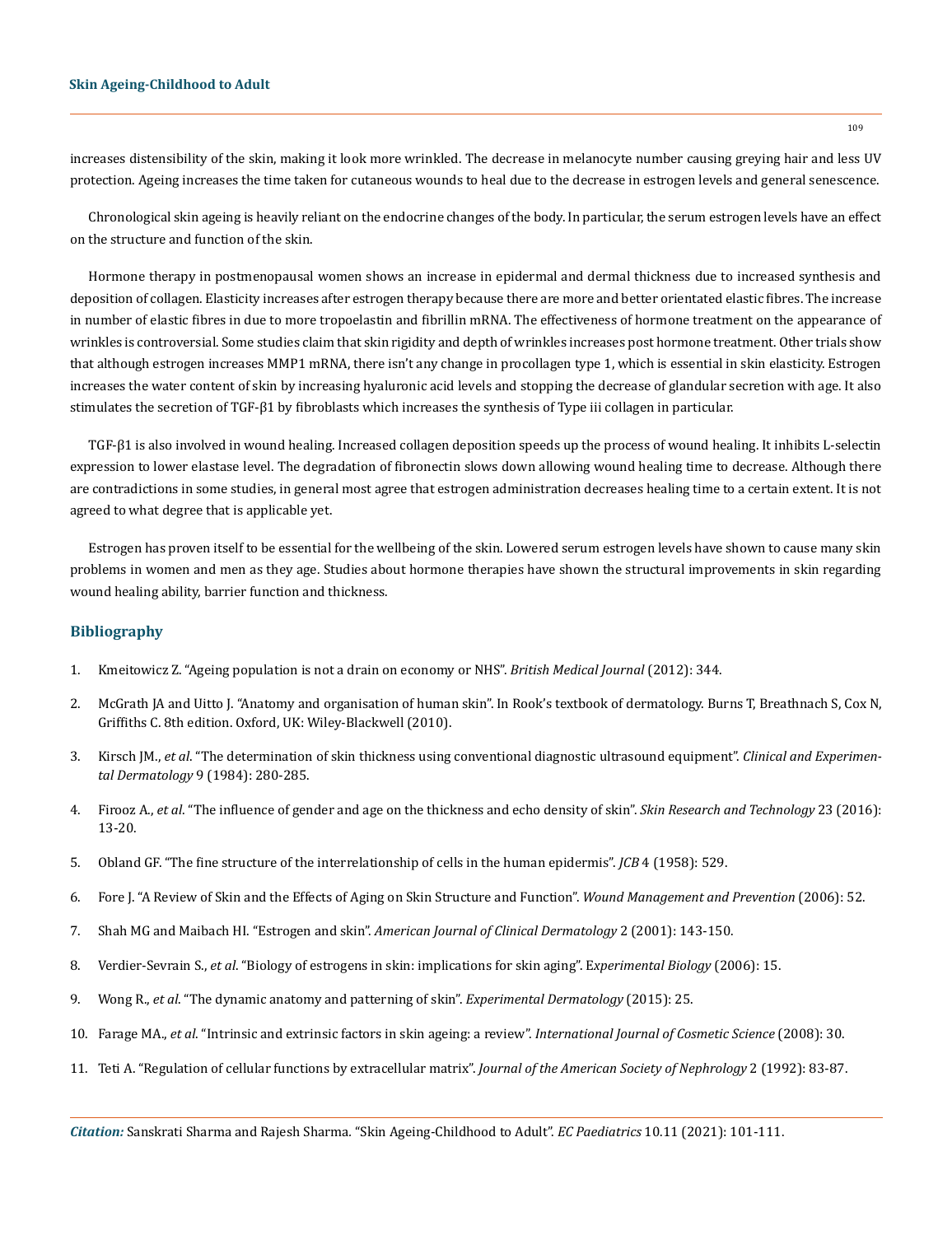- 12. [Richardson M. "Understanding the structure and function of the skin".](https://www.nursingtimes.net/clinical-archive/dermatology/understanding-the-structure-and-function-of-the-skin-05-08-2003/) *Nursing Times* 99 (2003): 46-48.
- 13. Elias PM. "Skin barrier function". *[Current Allergy and Asthma Reports](https://www.ncbi.nlm.nih.gov/pmc/articles/PMC2843412/)* 8 (2008): 299-305.
- 14. [Makrantonaki E and Zouboulis CC. "Characteristic and pathomechanisms of endogenously aged skin".](https://www.karger.com/Article/Pdf/100890) *Karger* 214 (2007): 352-360.
- 15. Arda O., *et al*[. "Basic histological structure and functions of facial skin".](https://pubmed.ncbi.nlm.nih.gov/24314373/) *Clinics in Dermatology* 32 (2014): 3-13.
- 16. [Lephart ED. "A review of the role of estrogen in dermal aging and facial attractiveness in women".](https://pubmed.ncbi.nlm.nih.gov/29436770/) *Journal of Cosmetic Dermatology* [\(2018\): 17.](https://pubmed.ncbi.nlm.nih.gov/29436770/)
- 17. [Ohnaka K. "Ageing and homeostasis. Sex hormones and ageing".](https://pubmed.ncbi.nlm.nih.gov/28649100/) *Clinical Calcium* 27 (2017): 947-954.
- 18. [Decaroli MC and Rochira V. "Ageing and sex hormones in males".](https://www.ncbi.nlm.nih.gov/pmc/articles/PMC5538340/) *Virulence* 8 (2017): 545-570.
- 19. [Cummings DE and Merriam GR. "Age-related changes in growth hormone secretion: should the somatopause be treated?"](https://pubmed.ncbi.nlm.nih.gov/10851571/) *Seminars [in Reproductive Medicine](https://pubmed.ncbi.nlm.nih.gov/10851571/)* 17 (1999): 311-325.
- 20. Sawin CT., *et al*[. "Serum Prolactin and Aging: Basal Values and Changes with Estrogen Use and Hypothyroidism".](https://academic.oup.com/geronj/article-abstract/44/5/M131/696746) *Journal of Gerontology* [44 \(1989\): 131-135.](https://academic.oup.com/geronj/article-abstract/44/5/M131/696746)
- 21. Cui J., *et al*[. "Estrogen synthesis and signalling pathways during ageing: from periphery to brain".](https://pubmed.ncbi.nlm.nih.gov/23348042/) *Trends in Molecular Medicine* 19 [\(2013\): 197-209.](https://pubmed.ncbi.nlm.nih.gov/23348042/)
- 22. [Thornton MJ. "The biological actions of estrogens on skin".](https://pubmed.ncbi.nlm.nih.gov/12473056/) *Experimental Dermatology* (2002): 11.
- 23. Ohata C., *et al*[. "Expression of estrogen receptor β in normal skin, melanocytic nevi and malignant melanomas".](https://pubmed.ncbi.nlm.nih.gov/18419678/) *The Journal of Dermatology* [\(2008\): 35.](https://pubmed.ncbi.nlm.nih.gov/18419678/)
- 24. Rittié L., *et al*[. "Induction of collagen by estradiol".](https://pubmed.ncbi.nlm.nih.gov/18794456/) *Achieves of Dermatology* 144 (2008): 1129-1140.
- 25. Savvas M., *et al*[. "Type III collagen content in the skin of postmenopausal women receiving oestradiol and testosterone implants".](https://www.wikidata.org/wiki/Q70667915) *BJOG* [\(1993\): 100.](https://www.wikidata.org/wiki/Q70667915)
- 26. Ehrhardt C., *et al*[. "The effects of 20-hydroxyecdysone and 17β-estradiol on the skin of ovariectomized rats".](https://pubmed.ncbi.nlm.nih.gov/21030883/) *Menopause* 18 (2011): [323-327.](https://pubmed.ncbi.nlm.nih.gov/21030883/)
- 27. [Smith QT and Allison DJ. "Studies on the uterus, skin and femur of rats treated with 17-beta-oestradiol benzoate for one to twenty](https://pubmed.ncbi.nlm.nih.gov/6012539/)one days". *[Acta Endocrinology](https://pubmed.ncbi.nlm.nih.gov/6012539/)* 53 (1966): 598-610.
- 28. Brincat M., *et al*[. "Long term effects of the menopause and sex hormones on skin thickness".](https://obgyn.onlinelibrary.wiley.com/doi/abs/10.1111/j.1471-0528.1985.tb01091.x) *British Journal of Obstetrics and Gynaecology* [92 \(1986\): 256-259.](https://obgyn.onlinelibrary.wiley.com/doi/abs/10.1111/j.1471-0528.1985.tb01091.x)
- 29. Coltman CE., *et al*[. "Effect of ageing on breast skin thickness and elasticity: implications for breast support".](https://onlinelibrary.wiley.com/doi/10.1111/srt.12335) *Skin Research and Technology* [23 \(2016\): 303-311.](https://onlinelibrary.wiley.com/doi/10.1111/srt.12335)
- 30. Uzuka M., *et al*[. "The mechanism of estrogen induced increase in hyaluronic acid biosynthesis, with special reference to estrogen](https://pubmed.ncbi.nlm.nih.gov/7350923/) receptor in the mouse skin". *[Biochimica et Biophysica Acta](https://pubmed.ncbi.nlm.nih.gov/7350923/)* 627 (1980): 199-206.
- 31. Papakonstantinou E., *et al*[. "Hyaluronic acid: A key molecule in skin aging".](https://www.ncbi.nlm.nih.gov/pmc/articles/PMC3583886/) *Dermatoendocrinology* 4 (2012): 253-258.
- 32. [Ezure T and Matsuzaki K. "Sweat glands shrink upward with aging, causing dermal layer defects that lead to loss of skin elasticity and](https://www.researchgate.net/scientific-contributions/Kyoichi-Matsuzaki-2031616512) [wrinkling-establishment of 3D imaging method for skin appendages".](https://www.researchgate.net/scientific-contributions/Kyoichi-Matsuzaki-2031616512) *Journal of Investigative Dermatology* 137 (2017): 236.

*Citation:* Sanskrati Sharma and Rajesh Sharma*.* "Skin Ageing-Childhood to Adult". *EC Paediatrics* 10.11 (2021): 101-111.